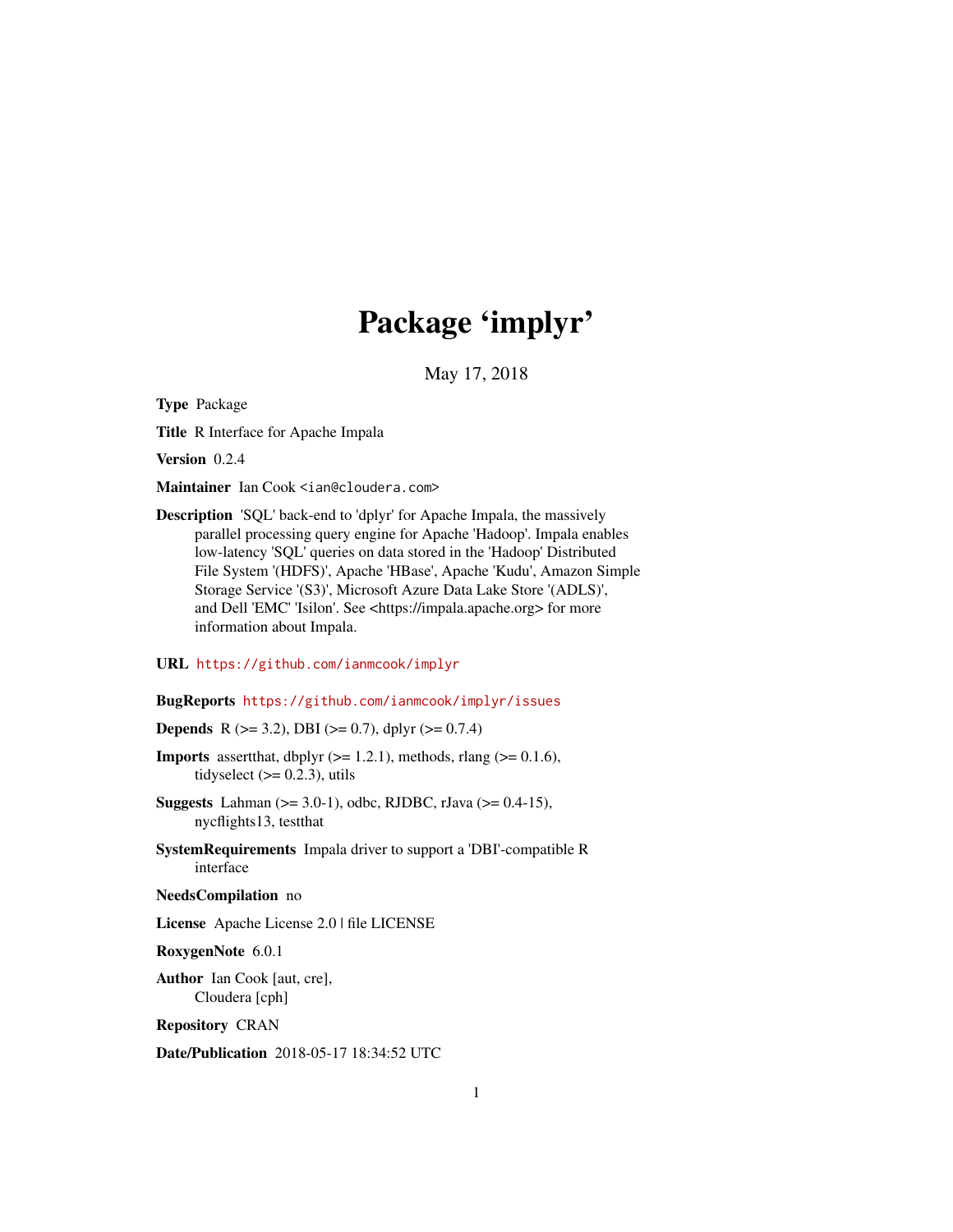# <span id="page-1-0"></span>R topics documented:

|       | dbExecute,src impala, character-method $\ldots \ldots \ldots \ldots \ldots \ldots \ldots \ldots \ldots \ldots$ |  |
|-------|----------------------------------------------------------------------------------------------------------------|--|
|       |                                                                                                                |  |
|       |                                                                                                                |  |
|       |                                                                                                                |  |
|       |                                                                                                                |  |
|       |                                                                                                                |  |
| Index |                                                                                                                |  |

compute *Force execution of an Impala query*

# Description

compute() Executes the query and stores the result in a new Impala table

collect() Executes the query and returns the result to R as a data frame tbl

collapse() Generates the query for later execution

# Usage

```
## S3 method for class 'tbl_impala'
compute(x, name, temporary = TRUE,unique_indexes = NULL, indexes = NULL, analyze = FALSE,
  external = FALSE, overwrite = FALSE, force = FALSE,
  field_terminator = NULL, line_terminator = NULL, file_format = NULL,
  ...)
## S3 method for class 'tbl_impala'
collect(x, ..., n = Inf, warn_incomplete = TRUE)## S3 method for class 'tbl_impala'
collapse(x, vars = NULL, ...)
```
#### Arguments

| X                       | an object with class tbl_impala                                 |
|-------------------------|-----------------------------------------------------------------|
| name                    | the name for the new Impala table                               |
| temporary               | must be set to FALSE                                            |
| unique_indexes not used |                                                                 |
| indexes                 | not used                                                        |
| analyze                 | whether to run COMPUTE STATS after adding data to the new table |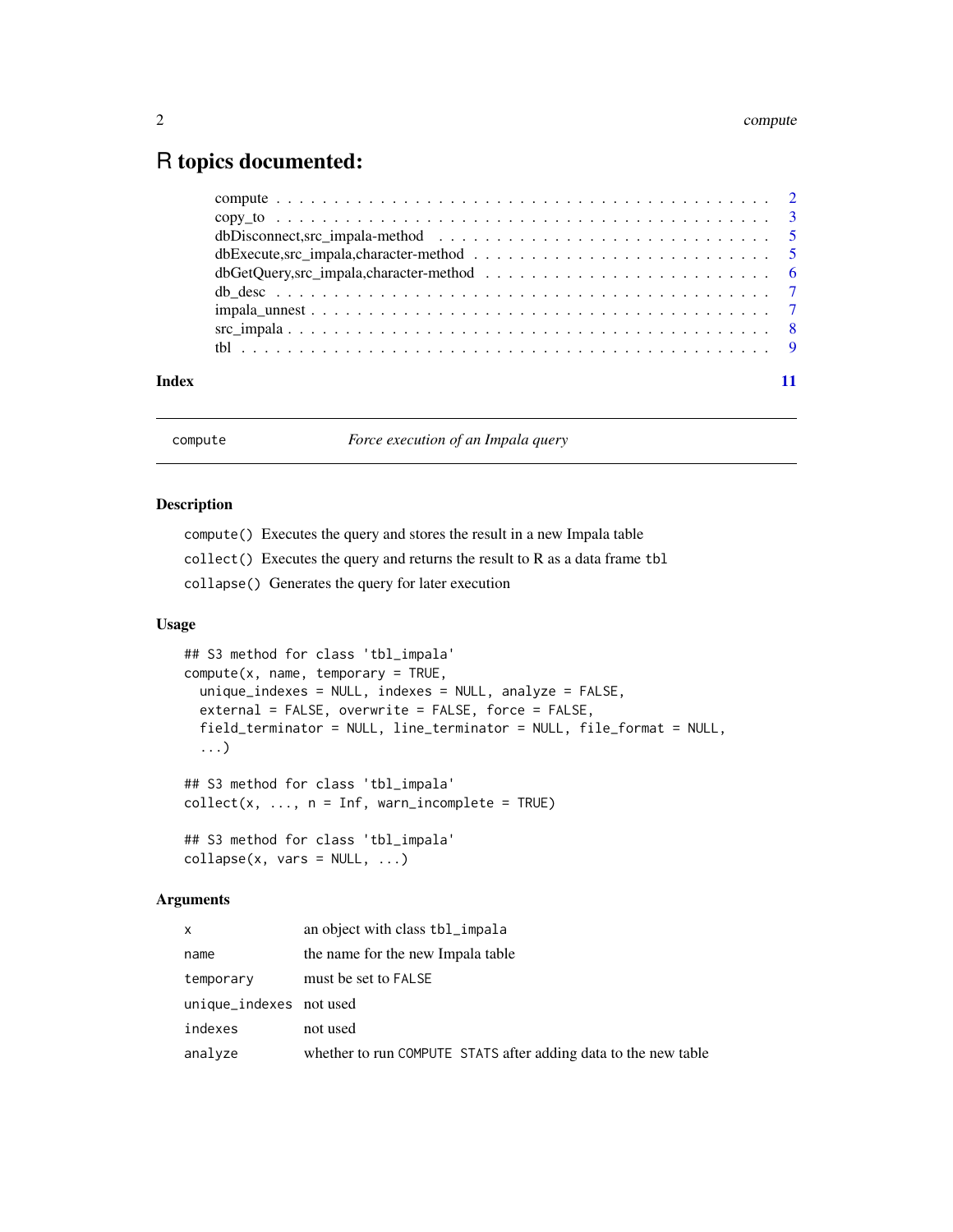#### <span id="page-2-0"></span>copy\_to 3

| external         | whether the new table will be externally managed                                                              |  |
|------------------|---------------------------------------------------------------------------------------------------------------|--|
| overwrite        | whether to overwrite existing table data (currently ignored)                                                  |  |
| force            | whether to silently fail if the table already exists                                                          |  |
| field terminator |                                                                                                               |  |
|                  | the deliminter to use between fields in text file data. Defaults to the ASCII<br>control-A (hex 01) character |  |
| line_terminator  |                                                                                                               |  |
|                  | the line terminator. Defaults to "\n"                                                                         |  |
| file_format      | the storage format to use. Options are "TEXTFILE" (default) and "PARQUET"                                     |  |
| .                | other arguments passed on to methods                                                                          |  |
| n                | the number of rows to return                                                                                  |  |
| warn_incomplete  |                                                                                                               |  |
|                  | whether to issue a warning if not all rows retrieved                                                          |  |
| vars             | not used                                                                                                      |  |

#### Note

Impala does not support temporary tables. When using compute() to store results in an Impala table, you must set temporary = FALSE.

copy\_to *Copy a (very small) local data frame to Impala*

# Description

copy\_to inserts the contents of a local data frame into a new Impala table. copy\_to currently only supports very small data frames (1000 or fewer row/column positions). It uses the SQL INSERT ... VALUES() technique, which is not suitable for loading large amounts of data.

This package does not provide tools for loading larger amounts of local data into Impala tables. This is because Impala can query data stored in several different filesystems and storage systems (HDFS, Apache Kudu, Apache HBase, Amazon S3, Microsoft ADLS, and Dell EMC Isilon) and Impala does not include built-in capability for loading local data into these systems.

#### Usage

```
## S3 method for class 'src_impala'
copy_to(dest, df, name = deparse(substitute(df)),
 overwrite = FALSE, types = NULL, temporary = TRUE,
 unique_indexes = NULL, indexes = NULL, analyze = TRUE,
  external = FALSE, force = FALSE, field_terminator = NULL,
  line_terminator = NULL, file_format = NULL, ...)
```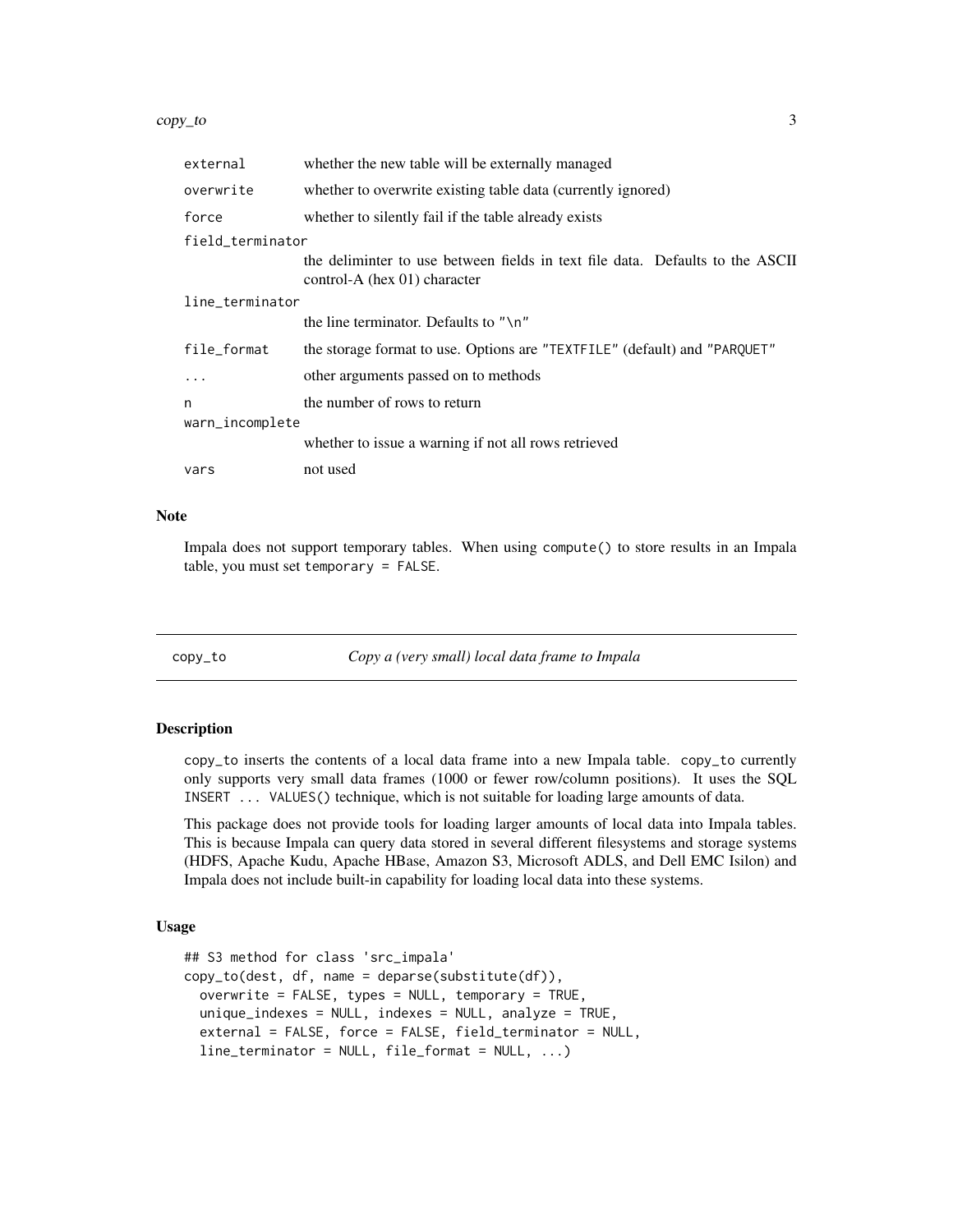# Arguments

| dest                    | an object with class with class src_impala                                                                    |  |
|-------------------------|---------------------------------------------------------------------------------------------------------------|--|
| df                      | a (very small) local data frame                                                                               |  |
| name                    | name for the new Impala table                                                                                 |  |
| overwrite               | whether to overwrite existing table data (currently ignored)                                                  |  |
| types                   | a character vector giving variable types to use for the columns                                               |  |
| temporary               | must be set to FALSE                                                                                          |  |
| unique_indexes not used |                                                                                                               |  |
| indexes                 | not used                                                                                                      |  |
| analyze                 | whether to run COMPUTE STATS after adding data to the new table                                               |  |
| external                | whether the new table will be externally managed                                                              |  |
| force                   | whether to silently continue if the table already exists                                                      |  |
| field_terminator        |                                                                                                               |  |
|                         | the deliminter to use between fields in text file data. Defaults to the ASCII<br>control-A (hex 01) character |  |
| line_terminator         |                                                                                                               |  |
|                         | the line terminator. Defaults to "\n"                                                                         |  |
| file_format             | the storage format to use. Options are "TEXTFILE" (default) and "PARQUET"                                     |  |
| $\cdots$                | other arguments passed on to methods                                                                          |  |

### Value

An object with class tbl\_impala, tbl\_sql, tbl\_lazy, tbl

#### Note

Impala does not support temporary tables. When using copy\_to() to insert local data into an Impala table, you must set temporary = FALSE.

# Examples

```
library(nycflights13)
dim(airlines) # airlines data frame is very small
# [1] 16 2
## Not run:
copy_to(impala, airlines, temporary = FALSE)
## End(Not run)
```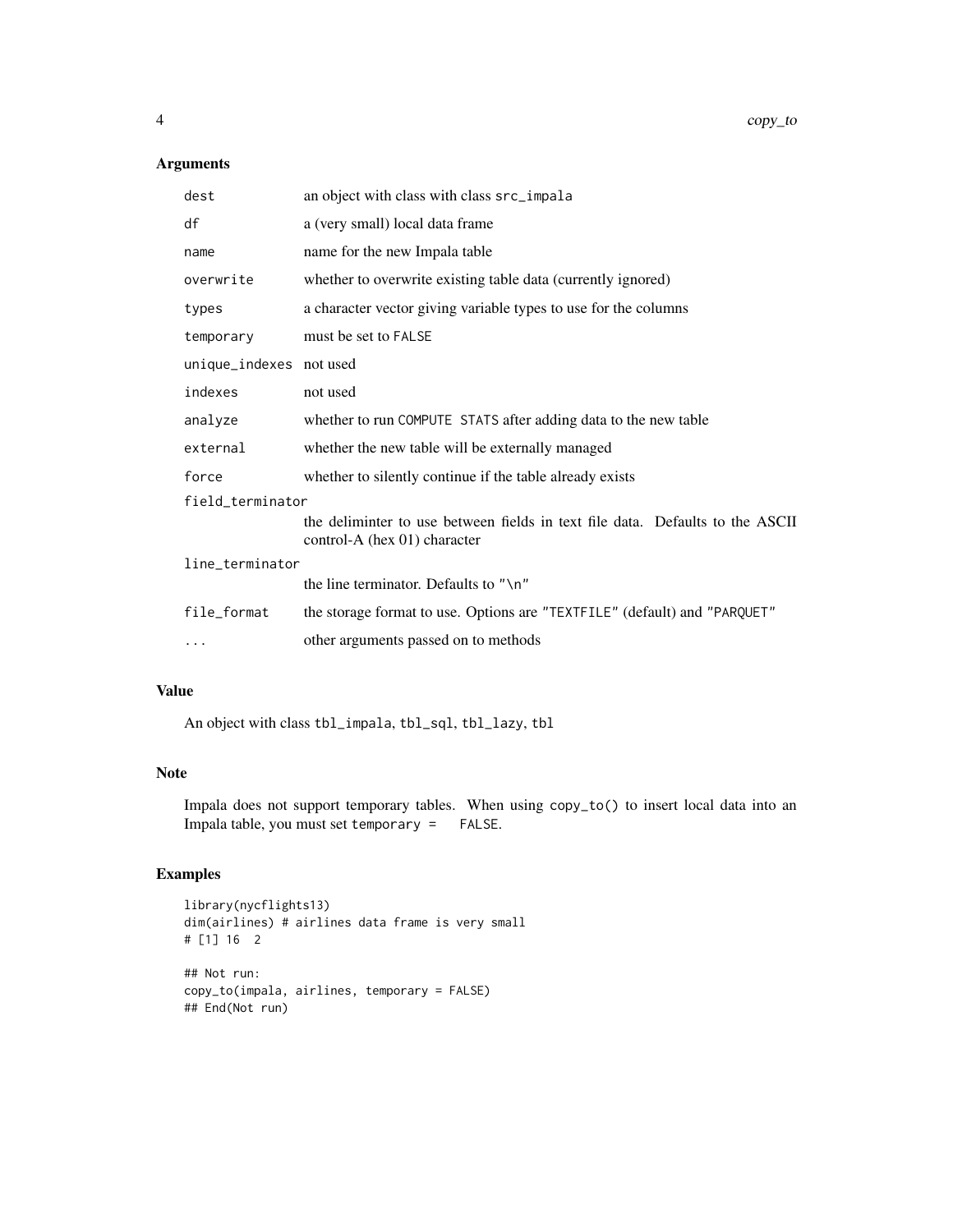<span id="page-4-0"></span>dbDisconnect,src\_impala-method *Close the connection to Impala*

# Description

Closes (disconnects) the connection to Impala.

#### Usage

```
## S4 method for signature 'src_impala'
dbDisconnect(conn, ...)
```
# Arguments

| conn     | object with class class src_impala   |
|----------|--------------------------------------|
| $\cdots$ | other arguments passed on to methods |

#### Value

Returns TRUE, invisibly

#### Examples

```
## Not run:
dbDisconnect(impala)
## End(Not run)
```
dbExecute,src\_impala,character-method *Execute an Impala statement that returns no result*

#### Description

Executes an Impala statement that returns no result.

#### Usage

```
## S4 method for signature 'src_impala,character'
dbExecute(conn, statement, ...)
```
# Arguments

| conn      | object with class class src_impala   |
|-----------|--------------------------------------|
| statement | a character string containing SOL    |
| .         | other arguments passed on to methods |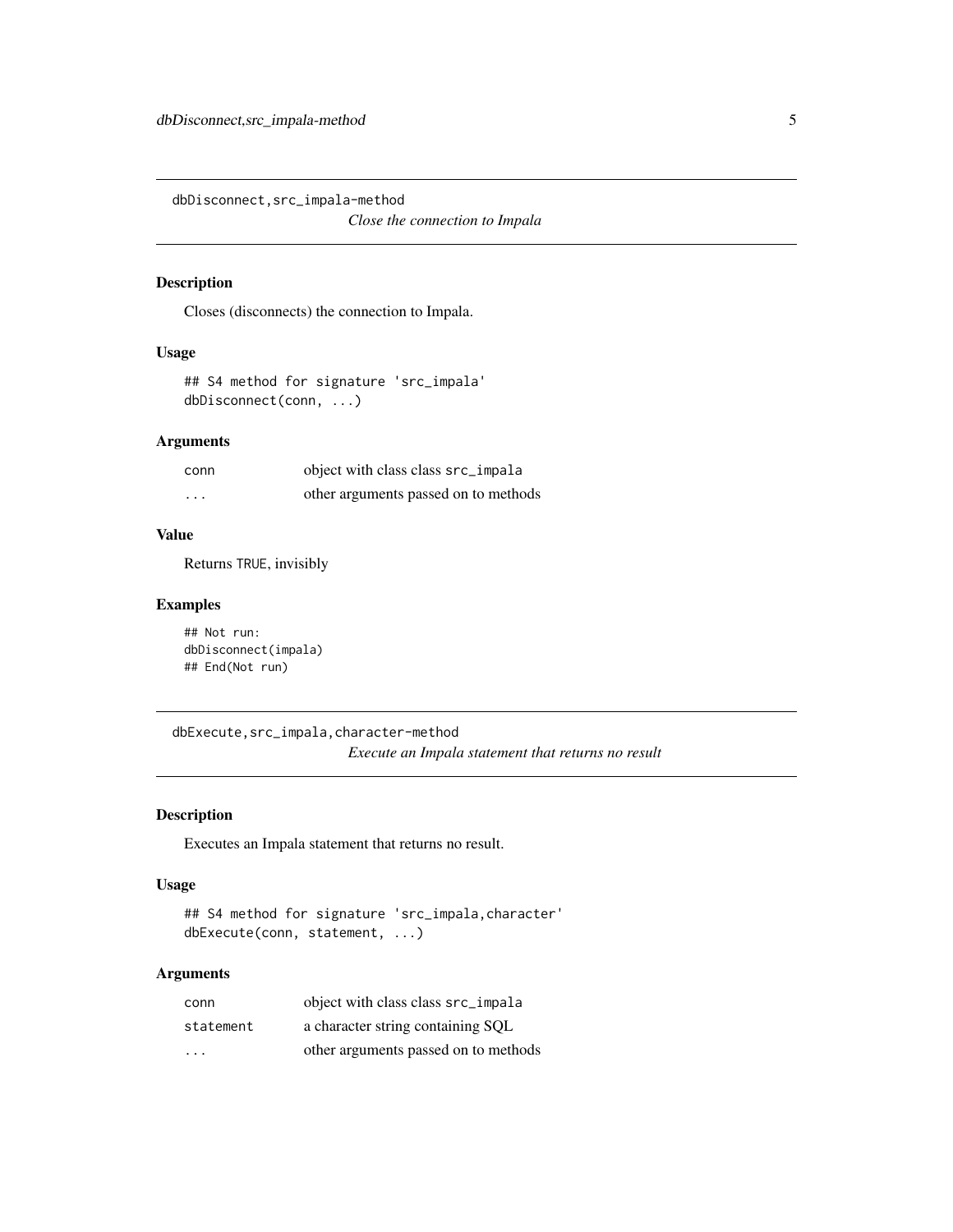#### <span id="page-5-0"></span>Value

Depending on the package used to connect to Impala, either a scalar numeric that specifies the number of rows affected by the statement, or NULL

#### Note

This method is for statements that return no result, such as data definition or data manipulation statements. Use [dbGetQuery\(\)](#page-0-0) for SELECT queries.

# Examples

```
## Not run:
dbExecute(impala, "INVALIDATE METADATA")
## End(Not run)
```
dbGetQuery,src\_impala,character-method *Send SQL query to Impala and retrieve results*

#### Description

Returns the result of an Impala SQL query as a data frame.

#### Usage

```
## S4 method for signature 'src_impala, character'
dbGetQuery(conn, statement, ...)
```
#### Arguments

| conn      | object with class class src_impala   |
|-----------|--------------------------------------|
| statement | a character string containing SQL    |
| .         | other arguments passed on to methods |

#### Value

A data.frame with as many rows as records were fetched and as many columns as fields in the result set, even if the result is a single value or has one or zero rows

#### Note

This method is for SELECT queries only. Use [dbExecute\(\)](#page-0-0) for data definition or data manipulation statements.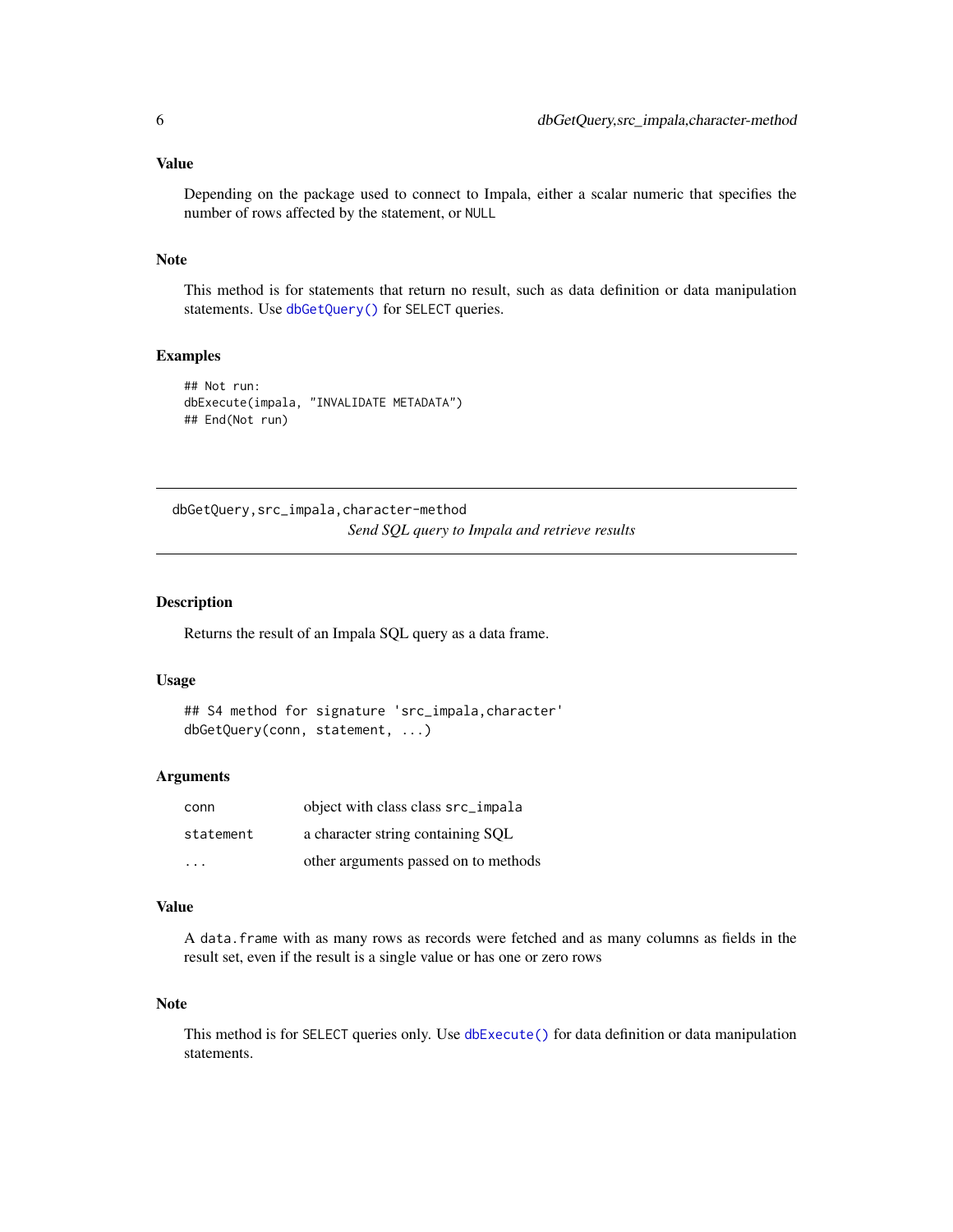#### <span id="page-6-0"></span>db\_desc 7

# Examples

```
## Not run:
flights_by_carrier_df <- dbGetQuery(
  impala,
  "SELECT carrier, COUNT(*) FROM flights GROUP BY carrier"
\lambda## End(Not run)
```
db\_desc *Describe the Impala data source*

### Description

Describe the Impala data source

#### Usage

## S3 method for class 'impala\_connection' db\_desc(x)

# Arguments

x an object with class class impala\_connection

# Value

A string containing information about the connection to Impala

impala\_unnest *Unnest a complex column in an Impala table*

#### Description

impala\_unnest()

unnests a column of type ARRAY, MAP, or STRUCT in a tbl\_impala. These column types are referred to as complex or nested types.

### Usage

impala\_unnest(data, col, ...)

#### Arguments

| data                 | an object with class tbl_impala                      |
|----------------------|------------------------------------------------------|
| col                  | the unquoted name of an ARRAY, MAP, or STRUCT column |
| $\ddot{\phantom{0}}$ | ignored (included for compatibility)                 |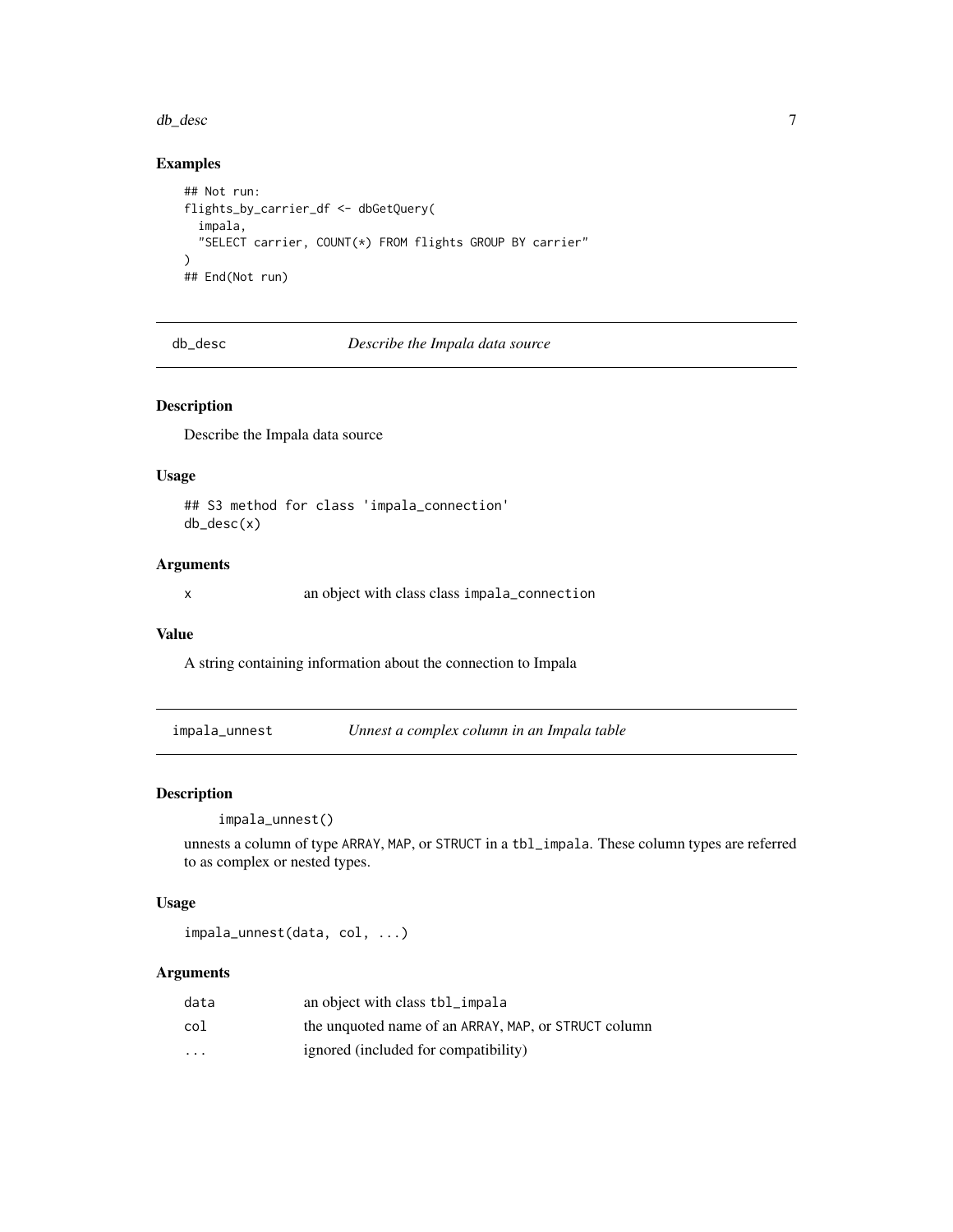#### <span id="page-7-0"></span>Details

impala\_unnest() currently can unnest only one column, can only be applied once to a tbl\_impala, and must be applied to a tbl\_impala representing an Impala table or view before applying any other operations.

#### Value

an object with class tbl\_impala with the complex column unnested into two or more separate columns

#### See Also

[Impala Complex Types](https://www.cloudera.com/documentation/enterprise/latest/topics/impala_complex_types.html)

src\_impala *Connect to Impala and create a remote dplyr data source*

# Description

src\_impala creates a SQL backend to dplyr for [Apache Impala,](https://impala.apache.org/) the massively parallel processing query engine for Apache Hadoop.

src\_impala can work with any DBI-compatible interface that provides connectivity to Impala. Currently, two packages that can provide this connectivity are odbc and RJDBC.

#### Usage

src\_impala(drv, ..., auto\_disconnect = TRUE)

#### Arguments

| $\mathsf{d} \mathsf{r} \mathsf{v}$ | an object that inherits from DBIDriver-class. For example, an object returned<br>by odbc or JDBC                                                               |
|------------------------------------|----------------------------------------------------------------------------------------------------------------------------------------------------------------|
| $\cdot \cdot \cdot$                | arguments passed to the underlying Impala database connection method dbConnect.<br>See dbConnect, OdbcDriver-method or dbConnect, JDBCDriver-method            |
| auto_disconnect                    |                                                                                                                                                                |
|                                    | Should the connection to Impala be automatically closed when the object re-<br>turned by this function is deleted? Pass NA to auto-disconnect but print a mes- |

#### Value

An object with class src\_impala, src\_sql, src

sage when this happens.

### See Also

[Impala ODBC driver,](https://www.cloudera.com/downloads/connectors/impala/odbc.html) [Impala JDBC driver](https://www.cloudera.com/downloads/connectors/impala/jdbc.html)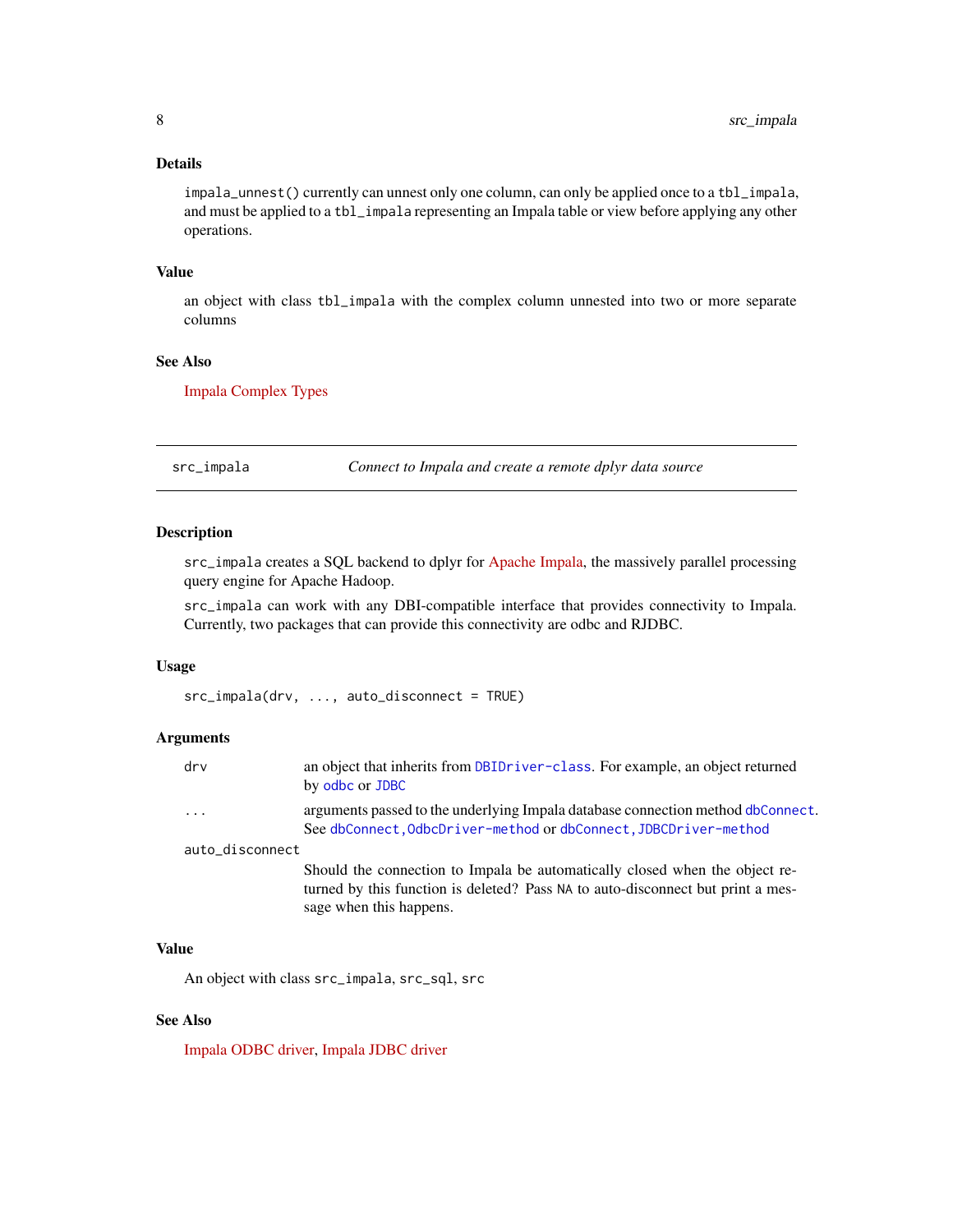# <span id="page-8-0"></span>Examples

```
# Using ODBC connectivity:
## Not run:
library(odbc)
drv <- odbc::odbc()
impala <- src_impala(
  drv = drv,
  driver = "Cloudera ODBC Driver for Impala",
 host = "host",
 port = 21050,
 database = "default",
 uid = "username",
  pwd = "password"
\lambda## End(Not run)
# Using JDBC connectivity:
## Not run:
library(RJDBC)
Sys.setenv(JAVA_HOME = "/path/to/java/home/")
impala_classpath <- list.files(
 path = "/path/to/jdbc/driver",
 pattern = "\wedge.jar$",
  full.names = TRUE
)
.jinit(classpath = impala_classpath)
drv <- JDBC(
  driverClass = "com.cloudera.impala.jdbc41.Driver",
  classPath = impala_classpath,
  identifier.quote = "'')
impala <- src_impala(
  drv,
  "jdbc:impala://host:21050",
  "username",
  "password"
)
## End(Not run)
```
tbl *Create a lazy* tbl *from an Impala table*

#### Description

Create a lazy tbl from an Impala table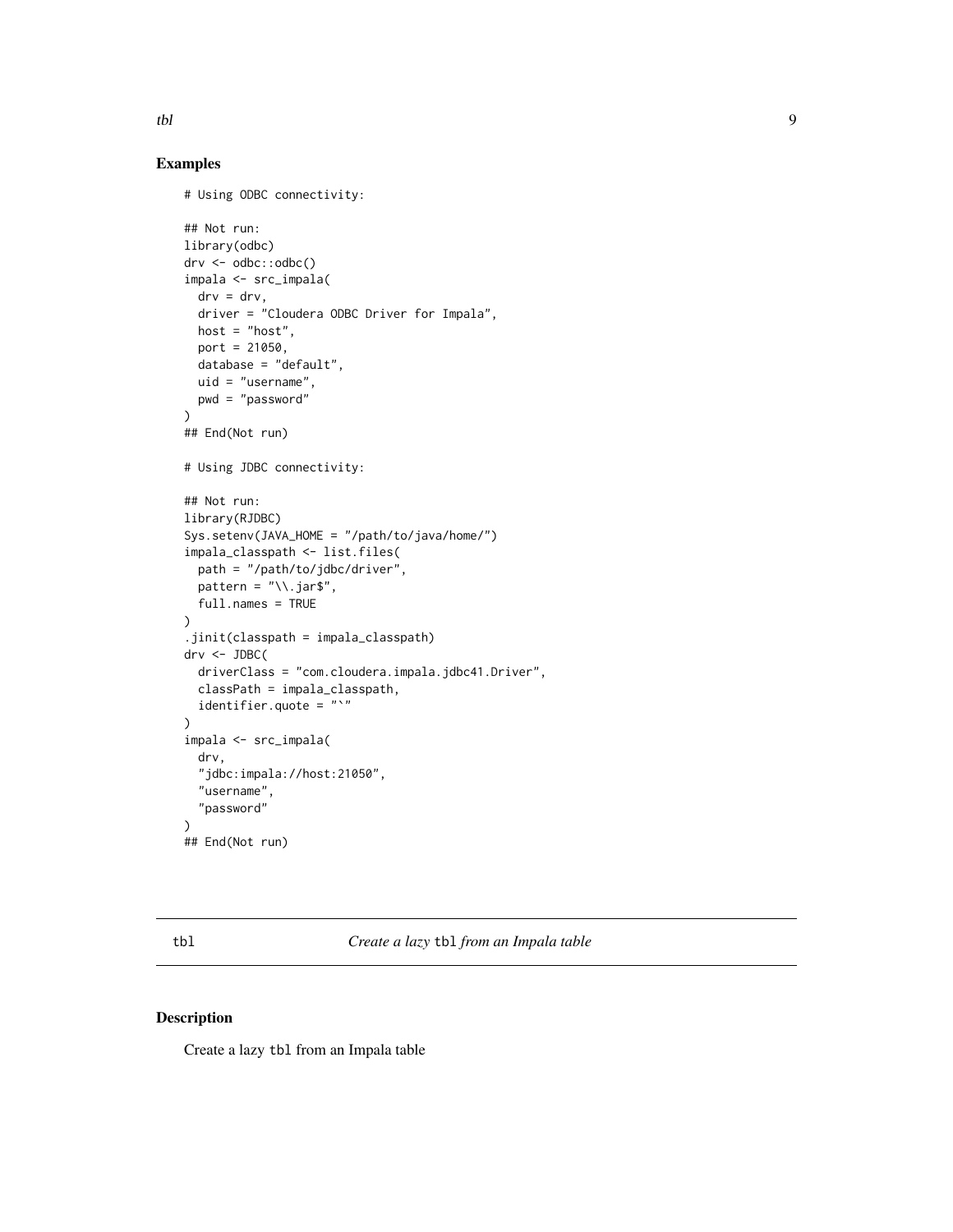# <span id="page-9-0"></span>Usage

## S3 method for class 'src\_impala' tbl(src, from, ...)

# Arguments

| src                     | an object with class with class src_impala |
|-------------------------|--------------------------------------------|
| from                    | a table name or identifier                 |
| $\cdot$ $\cdot$ $\cdot$ | not used                                   |

# Value

An object with class tbl\_impala, tbl\_sql, tbl\_lazy, tbl

# See Also

[in\\_schema](#page-0-0)

# Examples

```
## Not run:
flights_tbl <- tbl(impala, "flights")
```

```
flights_tbl <- tbl(impala, in_schema("nycflights13", "flights"))
## End(Not run)
```